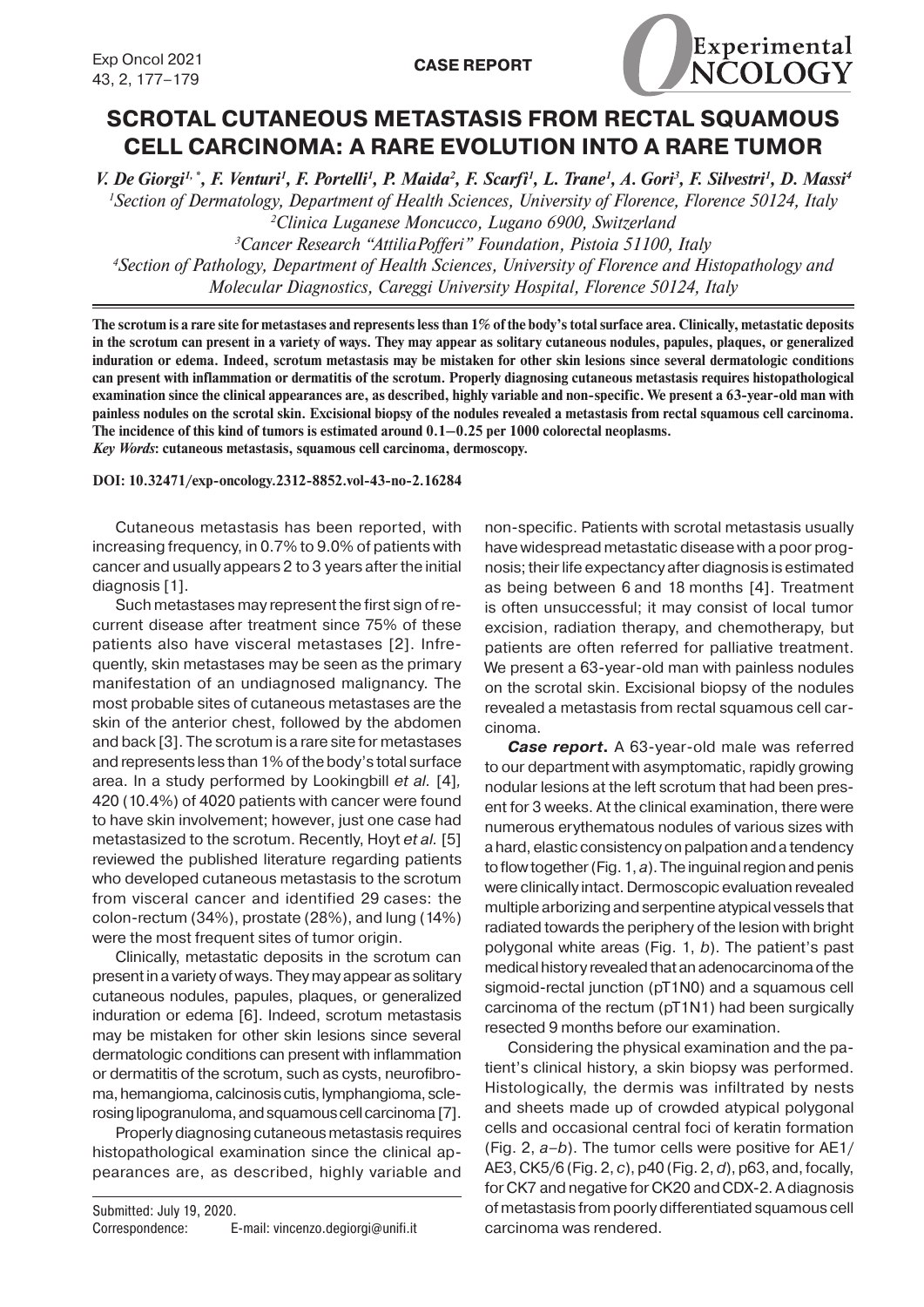

**Fig. 1.** At the left scrotum, there are numerous erythematous nodules of various sizes with hard elastic consistency on palpation and a tendency to flow together (*a*). Dermoscopic evaluation revealed multiple arborizing and serpentine atypical vessels radiating towards the periphery of the lesion with bright polygonal white areas (*b*) (63-year-old male)



**Fig. 2.** Nests and sheets of atypical cells diffusely infiltrated the dermis with foci of central keratinization (*a* and *b*, haematoxylin and eosin staining, original magnifications × 10 and × 20, respectively). Tumor cells were positive for CK5/6 (*c*, original magnification, 10x) and p40 ( $d$ , original magnification,  $\times$  10)

Computed tomography of the abdomen and pelvis demonstrated a locally invasive distal rectal neoplasm, with evidence of metastatic involvement of the mesorectal, perirectal, and internal iliac lymph nodes. Subsequent 18-fluorodeoxyglucose positron emission tomography showed a recurrence of the squamous cell carcinoma and a progression of the lymph nodes' involvement (rcT2rcN3). The patient underwent intensity-modulated radiation therapy (45 Gy/1.8 Gy fraction on the lymph nodes and 55 Gy/2.2 Gyon the rectal recurrence) combined with chemotherapy (mitomycin and 5-fluorouracil). Thereafter, in addition to skin metastases to the scrotum, the patient developed a generalized metastatic spread of rectal carcinoma to the lungs and liver and he died 3 months later of a cerebral insult.

*Discussion***.** Colorectal cancer is the world's fourthmost deadly cancer (after lung, liver, and stomach cancers) [8]. Cutaneous metastases in colorectal cancer occur in approximately 4.4% of cases [9]. The most frequent sites of cutaneous metastases that originate from colorectal cancer are the chest, abdomen, and pelvis [10]. On the other hand, cutaneous metastases to the scrotum are very uncommon and are usually known to signify widespread disease with a discouraging life expectancy, which is estimated as being between 6 and 18 months [4].

In our case, the primary malignancy was a squamous cell carcinoma of the rectum, which is a very rare malignancy.

The incidence of this kind of tumors is estimated around 0.1–0.25 per 1000 colorectal neoplasms [11].